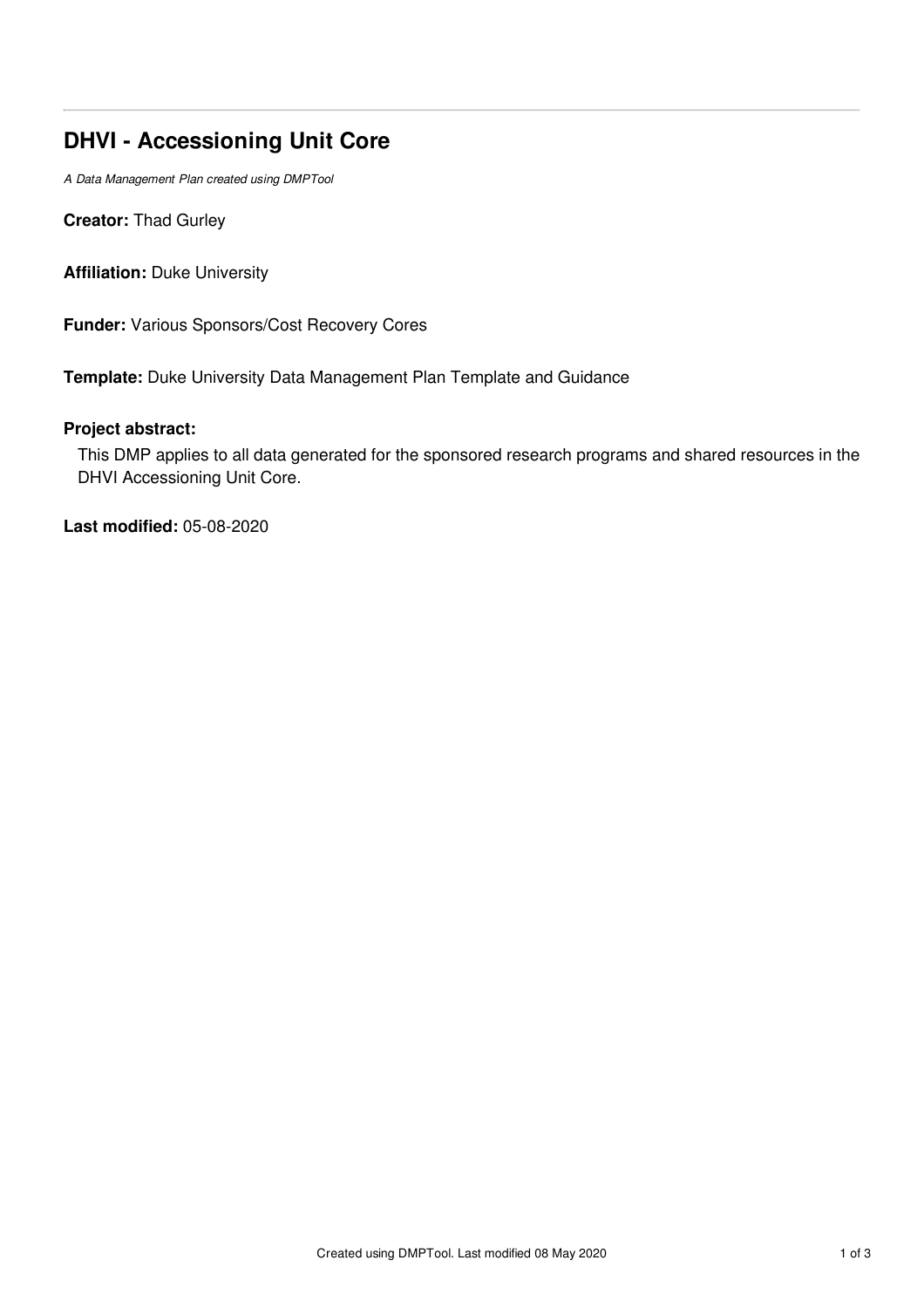# **Roles and Responsibilities**

## **Who will be implementing data management procedures and what are their individual responsibilities?**

All students, postdoctoral/clinical fellows, research staff, faculty, and principal investigators should follow the guidelines within this data management plan as contributing members of their assigned role in the DHVI AU Core.

**Data Generators** - Students, trainees, laboratory technical staff, team leads/unit managers and PIs. Generators are to contact their assigned project team lead or unit manager with concerns.

**Data Managers** - Team leads/unit managers and/or PIs. Managers are to contact their assigned PI or the DHVI RQM team with concerns.

**Statisticians** - When statistical resources are needed by the AU Core they will be assigned/contracted based on expertise, ability and availability by the AU Core lead/unit manager and/or PI. Statisticians are to contact the project PI or the DHVI RQM team with concerns. All members of the AU Core are responsible for maintaining a culture dedicated to the highest ideals of research integrity. This includes but is not limited to:

- 1. the selection of appropriate methodologies for interrogation of research questions,
- 2. understanding of the technical limitations of research methods selected,
- 3. unbiased collection of raw data,
- 4. proper storage of research data,
- 5. selection of appropriate methods for analysis and interpretation of results and
- 6. accurate presentation of analysis/interpretations in all written and verbal scientific communications.

Prior to the initiation of a new research or service project the PI, Unit/Lab Manager, and research support team should establish specific objectives of the project and appropriate methodologies for sample analysis and data procurement. Whenever possible and especially when observer bias may influence results, strategies such as sample ID blinding and randomization should be utilized to facilitate the collection of unbiased results. All lab members are encouraged to voice concerns regarding the collection of unbiased data and propose methods for minimizing bias in all research activities. All experiments and support assays should be designed with specific attention to appropriate controls to facilitate the interpretation of the biological relevance of experimental treatments and assay performance.

Any concerns regarding data integrity should be brought immediately to the attention of the Unit/Lab Manager, PI, or DHVI Share Resources **Director** 

It is important to note that some projects, grants, contracts, etc. may have specific requirements for data management that are equal to or better than those described here. In these situations, the data management policies of the sponsor, regulatory agency, etc. will supersede those described here.

## How will new people be trained and ongoing communication be encouraged amongst all team members with respect to implementing **best practices in data management?**

Upon joining the AU Core all data generators, managers and statisticians will be trained in best practices in data management. The training process will include instruction on appropriate data management for their position and role in the AU Core. The PI and/or Unit/Lab Manager will meet with the new team member during their on-boarding process to explain the expectations of data management and research integrity in that laboratory/unit/core. This will include, but is not limited to, a discussion of the specific practices within that lab for archiving and managing data in compliance with the guidelines as described in this DMP. All staff involved in data management activities will be required to acknowledge receipt and understanding of policies and procedures described in this guidance document in paper records or electronic tracking systems (eg. ELN, Q Pulse).

New team members will be asked to consider reviewing the Duke University Library's online data management guidelines and attending an in person data management Responsible Conduct of Research (RCR) forum through the Library or the ASIST program.

Before departing, team members should organize and index the data and research records for which they have been responsible, and discuss with the team leads/unit managers and/or PIs whether it is permissible to retain any copies. In addition, at least one team lead/unit manager and/or PI will be designated to review files with the soon-to-be-departing person, to ensure there is a good understanding of the organization and location of the remaining data and research records.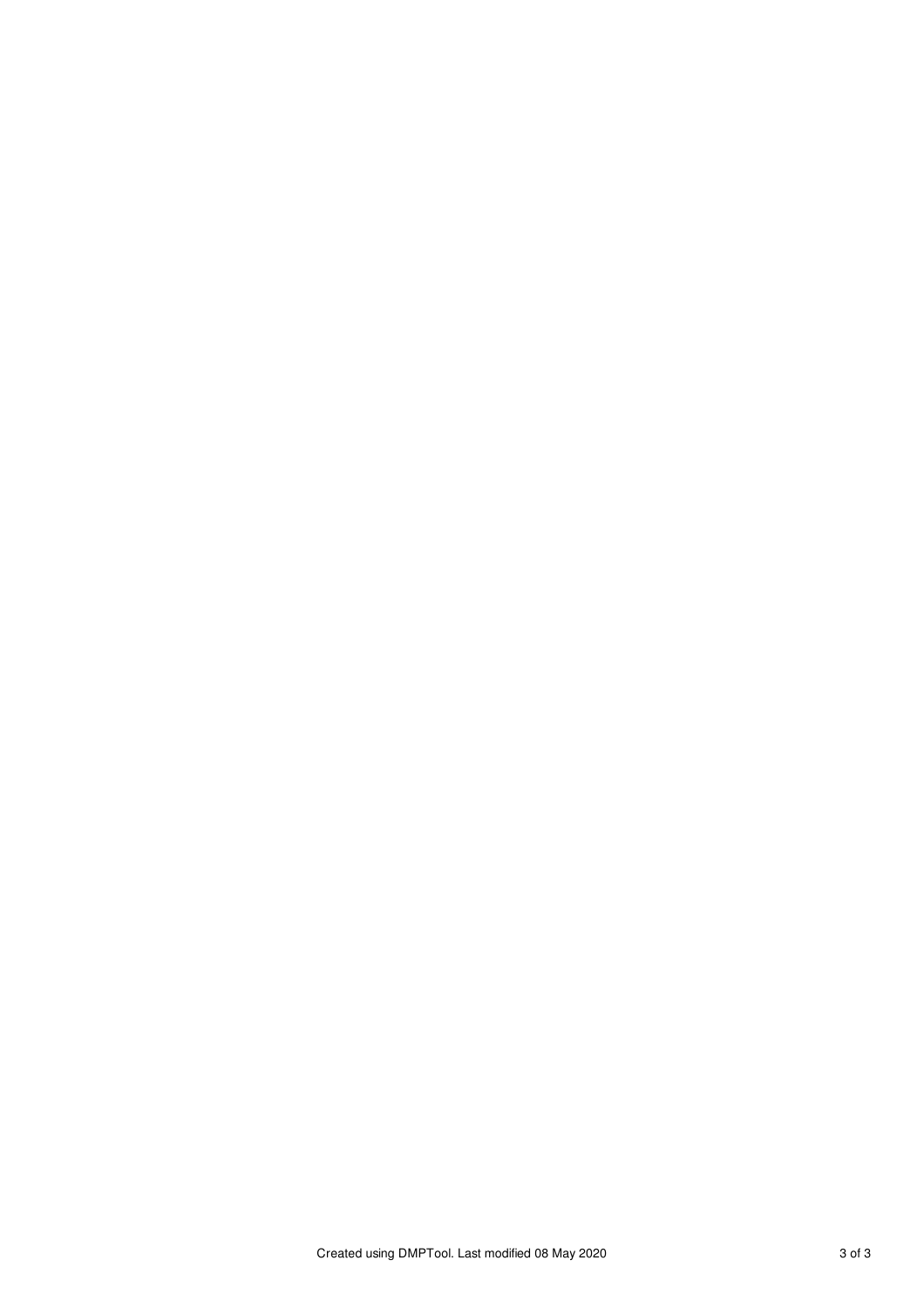# **DHVI - Accessioning Unit Core - Research Methods and Data Description**

# **Research Methods and Data Description**

## What type of research does this plan cover? (i.e., briefly summarize your project scope or research unit's focus area that will be covered **under this DMP)?**

The AU Core is a shared resource performing cost-recovery specimen processing/storage, specimen shipping, and biorepository oversight. Prior to the initiation of a new project, the PI, Unit/Lab Manager and research support team will discuss the specific practices, based on the guidelines in this DMP, that will be utilized for data management of that project.

## How will the research, summarized above, be carried out? (i.e., provide a general, "big picture" overview for the methodologies in **practice)**

The AU Core processes a wide variety of samples for Duke PIs conducting research studies and clinical trials. These samples in include whole blood, tissue biopsies, bone marrow aspirate, nasal swabs, stool and many other clinical specimens. We work with samples that have PHI (dates) and all AU Core members are encouraged to voice concerns if samples are received with anything other than dates (name, birth date, and sex). The AU Core is under the umbrella of the Quality Assurance for Duke Vaccine Immunogenicity Programs, (QADVIP) a Duke sponsored quality assurance unit. The AU Core has a yearly audit with QADVIP to maintain compliance.

## **What types of data will your research team be generating/using including the format, size, and source?**

The AU Core will generate processing spreadsheets that contain patient identifier number, sample, date processed, and number of tubes frozen back from each sample.

We will also generate storage inventories from the biorepository database, Laboratory Database Management System (LDMS).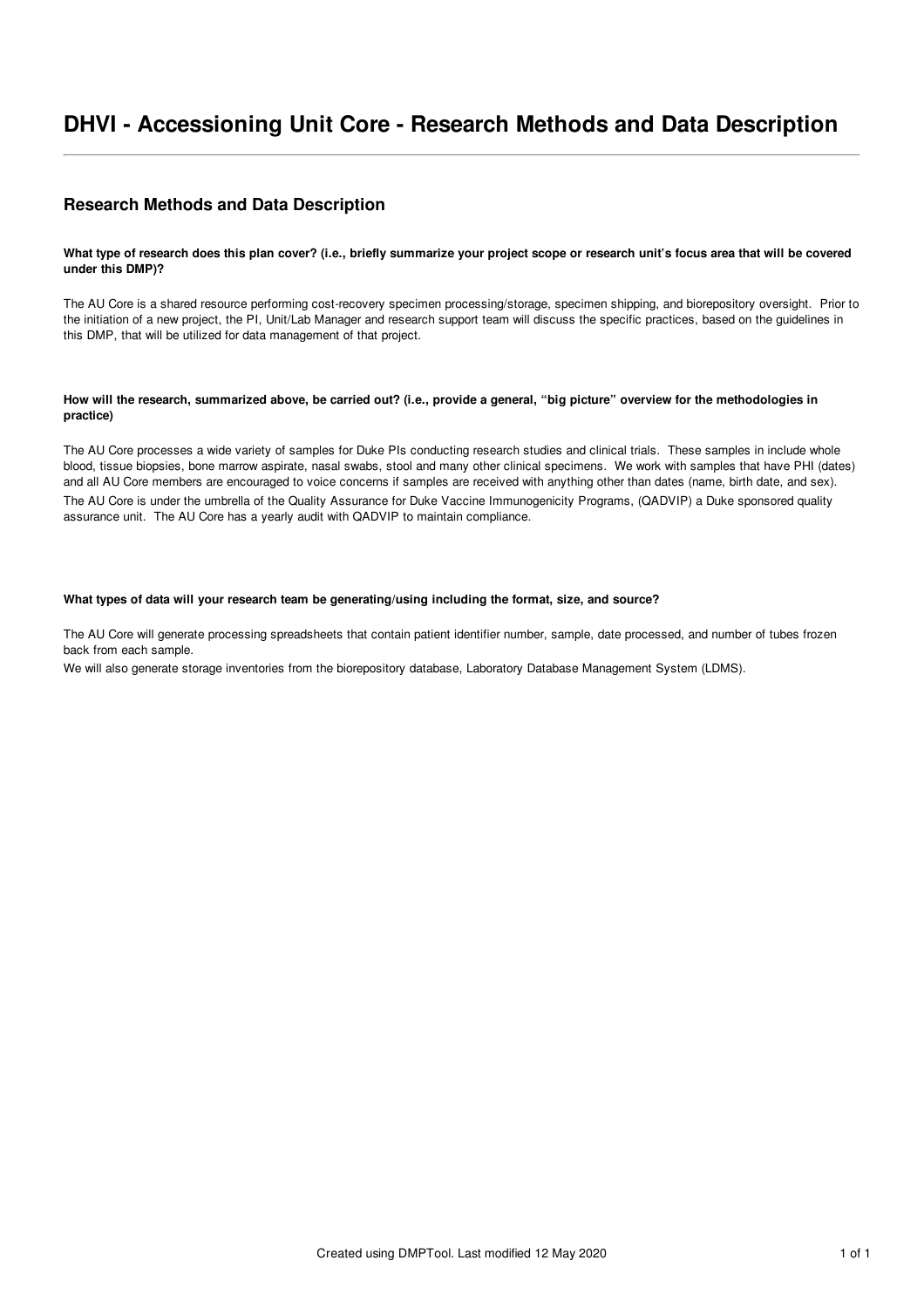# **DHVI - Accessioning Unit Core - Storage and Organization Workflow**

# **Storage and Organization Workflow**

### Where and how will the data, documentation, and resources be stored while you are actively using the data?

All primary source data including sample processing sheets and electronic spreadsheets are the property of the University, not the investigator or issuer of a given notebook, and as such are not to be removed from Duke property. If it is necessary to work from written primary source documents off site a photocopy of the original document must be made. All electronic data can only be accessed via secure connection to the Duke network and should not be stored on any personal devices. All sample processing worksheets and electronic files are open to members of the originating laboratory, PI and relevant DHVI leadership, unless restricted by regulatory bodies.

Each individual is responsible for getting the sample processing worksheets into the correct study binder which should be stored in the AU and be made available upon request. All completed study binder should be indexed and stored in the AU or with the PI or Unit/Lab manager. All sample processing sheets from completed studies must be archived with QADVIP within one year of completion of the study. All electronic copies of data are stored on DHVI network servers and located on lab specific network

drives, or in a defined archive location, for at least 10 years after it has been published. Data is backed up and managed by Duke Office of Information Technology (OIT).

#### **How will the data, documentation, and resources be organized within and across file systems?**

The AU Core has a comprehensive folder structure on the DHVI N Drive. Folder access and

privileges are set by DHVI IT team at the written request and approval of the team lead/unit manager and PI. Unit and project specific directories are established such that persons will know how and where to put new data sets and find older datasets and records. File naming conventions including common/universal naming strategies such as avoiding spaces and special characters are established within each group, unless otherwise dictated by sponsor or regulatory bodies. Tools such as DukeBox and RedCAP are used when appropriate to maintain provenance/version control.

Raw data files created by scientific equipment should be preserved in their unaltered state:

If an instrument produces a results file from an experimental run, the raw results file should be archived prior to any analysis/manipulation. If an instrument produces additional files that describe experimental details aside from the results, those files should also be archived.

If the data is produced as a hard copy, a scanned PDF should be made and archived prior to analysis.

If the data consists of observations that are recorded manually, the data should be entered directly into an electronic file (e.g. Word, Excel) that is archived, or should be recorded on paper that is scanned to a PDF and archived.

All files should be consistently labeled and annotated with Study ID and nature of data set (i.e. raw, post analysis, final)

#### Analyses

The method used for analyzing data should be described either in a laboratory SOP or by appropriate notations in the laboratory notebook/study plan. Such notations should be sufficient so that someone proficient in the experimental technique being performed could replicate the analysis. It is recommended to retain all intermediate analytical steps, including analyses that are subsequently deemed incorrect.

## Tables/Graphics

Tables and graphics produced from analyzed and/or raw data should be saved in the same location as the raw data from which they are derived. It is recommended that intermediate versions of the tables/graphics are also saved. The software used to create the tables/graphics should be noted in the lab notebook, process sheets, etc. if not otherwise indicated.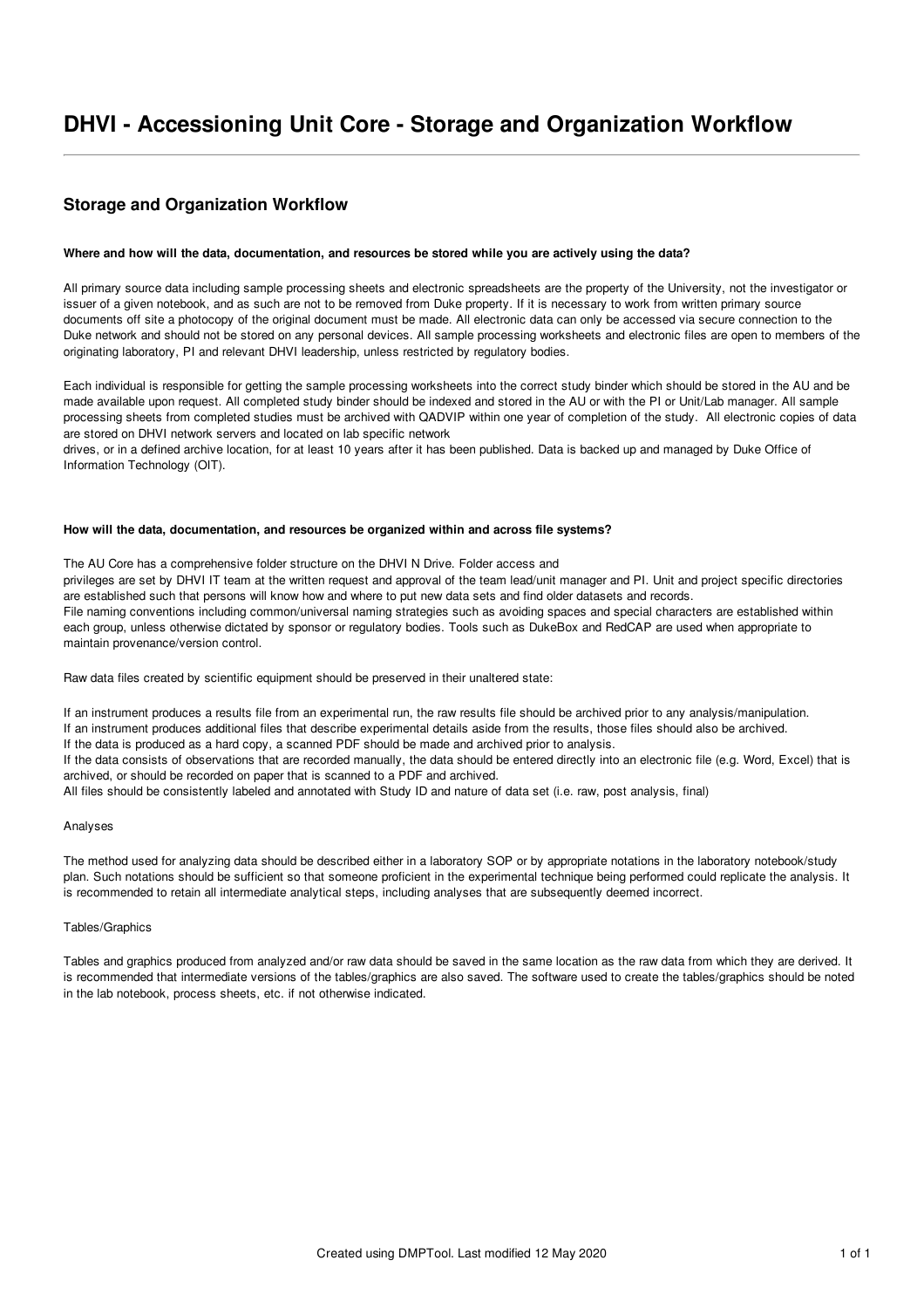# **Documentation and Metadata**

## **What documentation or metadata will be created during the project and in what format?**

When appropriate and allowed, administrative, study-level and file level information will be documented and stored with associated data sets, analyses and charts/tables. Each are described below.

**Administrative documentation** explains the provenance of the data. It includes information on the authors, grant funding, roles and responsibilities of the research team, storage locations, file organization and naming conventions.

**Study level documentation** includes information on your research methods including data collection methods, processing and analysis decisions to ensure accuracy, completeness and authenticity of research methods and results. Examples of this type of documentation include calculated variables, weighting, and other processes that have been applied to the data in the transformation from raw to analyzed data to reported results. **File level documentation** defines the contents of the actual data files; e.g., labeling variables, values, fields, measurement units, etc.